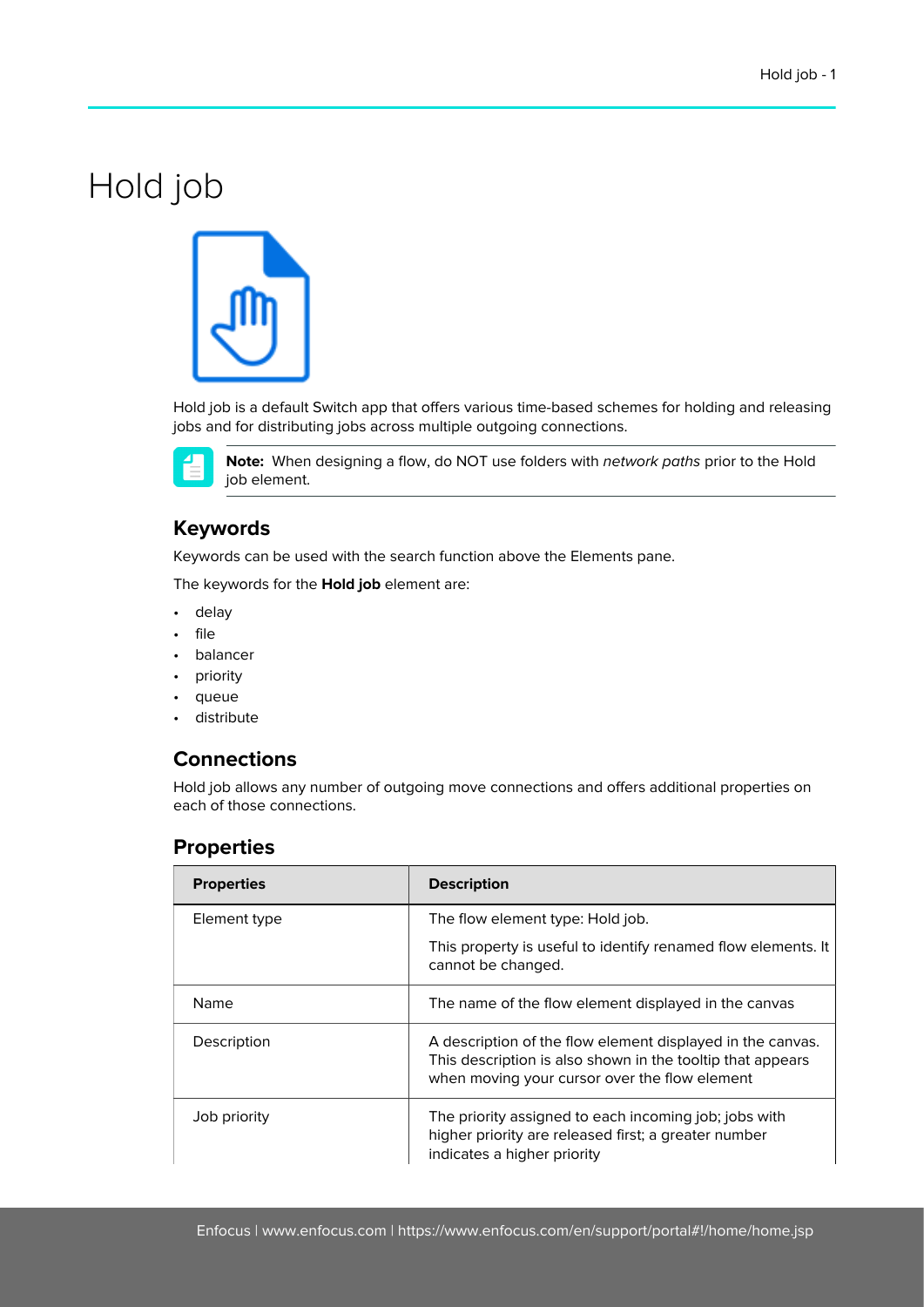| <b>Properties</b> | <b>Description</b>                                                                                                                                                                                                                                                                                             |
|-------------------|----------------------------------------------------------------------------------------------------------------------------------------------------------------------------------------------------------------------------------------------------------------------------------------------------------------|
|                   | Default means: use the job priority defined in the job ticket                                                                                                                                                                                                                                                  |
|                   | The value of this property is converted to a floating point<br>number; the Boolean value True and string values that<br>commonly represent True convert to 1, the Boolean value<br>False and any string values that don't represent a number<br>or True convert to 0                                           |
| Delay scheme      | Select "Delay", "Release condition" or "None" in this drop-<br>down menu to define the type of delay scheme you want<br>to define.                                                                                                                                                                             |
|                   | Delay: When you select "Delay", jobs are delayed for<br>a certain period of time (specified in the subordinate<br>properties), and a job becomes eligible for release<br>only after it has resided in the input folder for at least<br>the specified period of time (as set in the subordinate<br>properties). |
|                   | Release condition: When you select "Release condition",<br>jobs become eligible for release only after the release<br>condition has been evaluated to true (that is, it has satisfied<br>the conditions which have been set in the subordinate<br>properties).                                                 |
|                   | The following subordinate properties are present if Delay<br>scheme is set to Delay.                                                                                                                                                                                                                           |
| Unit              | Select the unit for the time delay: Seconds, Minutes, Hours,<br>Days                                                                                                                                                                                                                                           |
| Delay             | Provide the job delay in the units indicated by the previous<br>property.                                                                                                                                                                                                                                      |
|                   | You can enter an explicit value in the field or specify using<br>the Define single-line text with variables or Define script<br>expression dialogs available from the pop-up menu.                                                                                                                             |
|                   | The following subordinate properties are present if Delay<br>scheme is set to Release condition.                                                                                                                                                                                                               |
| Release condition | Specify the condition which should be evaluated to true<br>before the job is released.                                                                                                                                                                                                                         |
|                   | You can specify the value using the "Define condition with<br>variables" or "Define script expression" dialogs available<br>from the pop-up menu (making it possible for you to use<br>values from Switch variables, metadata, a database or<br>script expressions).                                           |
|                   | The release condition is executed repeatedly using N<br>units. For example: if we set the delay as 5 minutes, the<br>release condition will be checked every 5 minutes                                                                                                                                         |
| Retry unit        | Select the unit for the time delay: Seconds, Minutes, Hours,<br>Days                                                                                                                                                                                                                                           |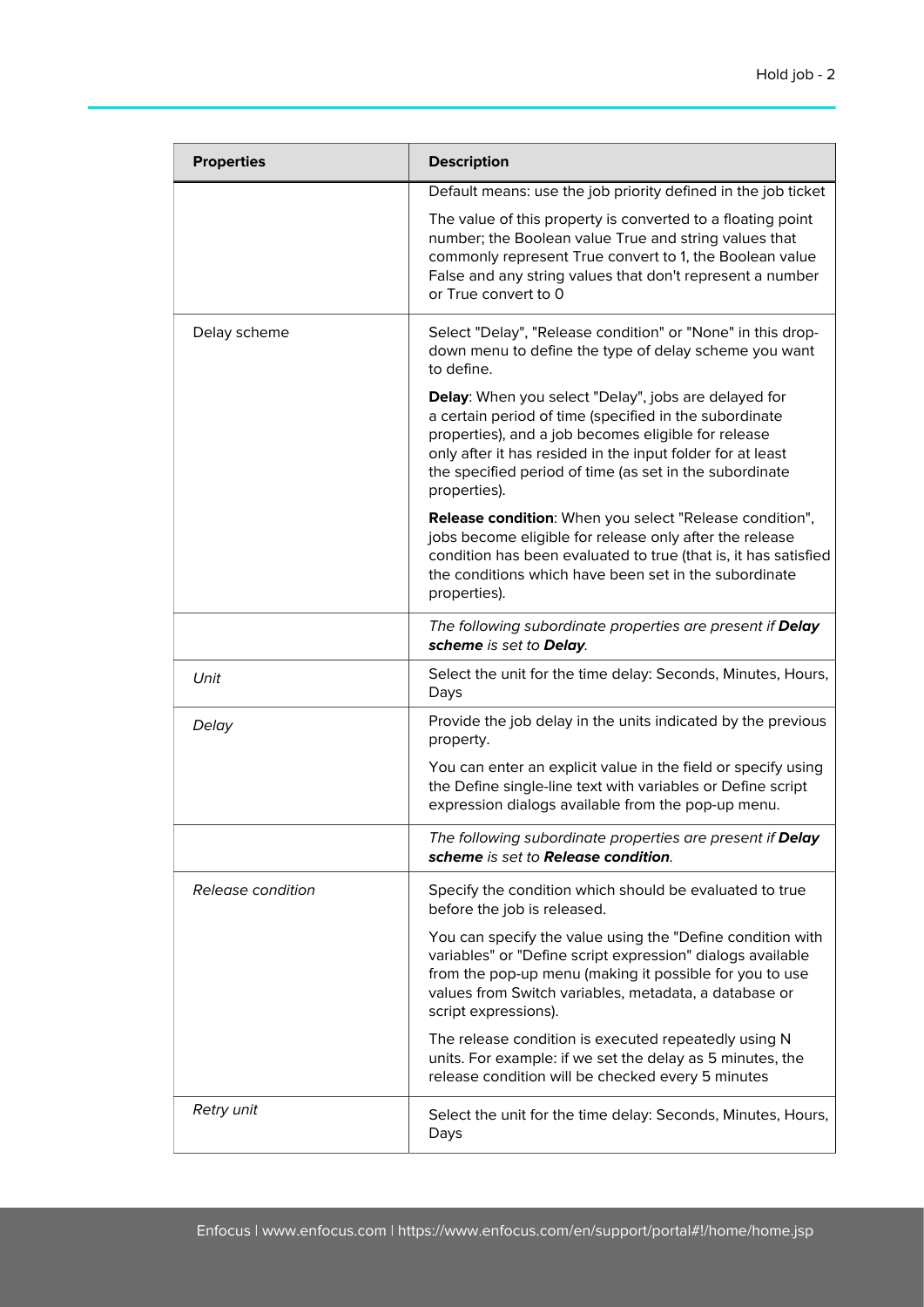| <b>Properties</b>          | <b>Description</b>                                                                                                                                                                |
|----------------------------|-----------------------------------------------------------------------------------------------------------------------------------------------------------------------------------|
| Retry after                | Provide the job delay in the units indicated by the previous<br>property.                                                                                                         |
|                            | You can enter an explicit value in the field or specify using<br>the Define single-line text with variables or Define script<br>expression dialogs available from the pop-up menu |
| Release attempts threshold | Determines when the job will fail (hence will be sent to the<br>Problem jobs folder):                                                                                             |
|                            | 0 (default): The job will never fail due to unsuccessful<br>release attempts.                                                                                                     |
|                            | Number $> 0$ : The job will fail after the given number of<br>unsuccessful release attempts.                                                                                      |
| Output order               | Determines the order in which outgoing connections<br>receive jobs (relevant only if there is more than one):                                                                     |
|                            | Cyclic: always in the same cyclic order                                                                                                                                           |
|                            | Random: in pseudo-random order                                                                                                                                                    |

## **Outgoing connection properties**

The following properties are provided for each of the outgoing connections in addition to the basic connection properties.

| <b>Property</b>             | <b>Description</b>                                                                                                                                                                |
|-----------------------------|-----------------------------------------------------------------------------------------------------------------------------------------------------------------------------------|
| Connection priority         | The priority of this connection; a greater number indicates a<br>higher priority; at any given time only the eligible connections with<br>the highest priority will receive jobs  |
| Folder constraint           | If set to yes, this connection is eligible to receive jobs only<br>when certain constraints on the target folder (specified in the<br>subordinate properties) are met             |
| Maximum job count           | This connection receives a job as long as its target folder contains<br>no more than this number of jobs after adding the job; a zero<br>value means this constraint is disabled  |
| Maximum file count          | This connection receives a job as long as its target folder contains<br>no more than this number of files after adding the job; a zero value<br>means this constraint is disabled |
| Maximum folder size<br>(MB) | This connection receives a job as long as its target folder's size<br>does not exceedthis limit after adding the job; a zero value means<br>this constraint is disabled           |
| Target folder               | The absolute path of the folder that should be checked for job<br>count and/or size; Default means the connection's target folder                                                 |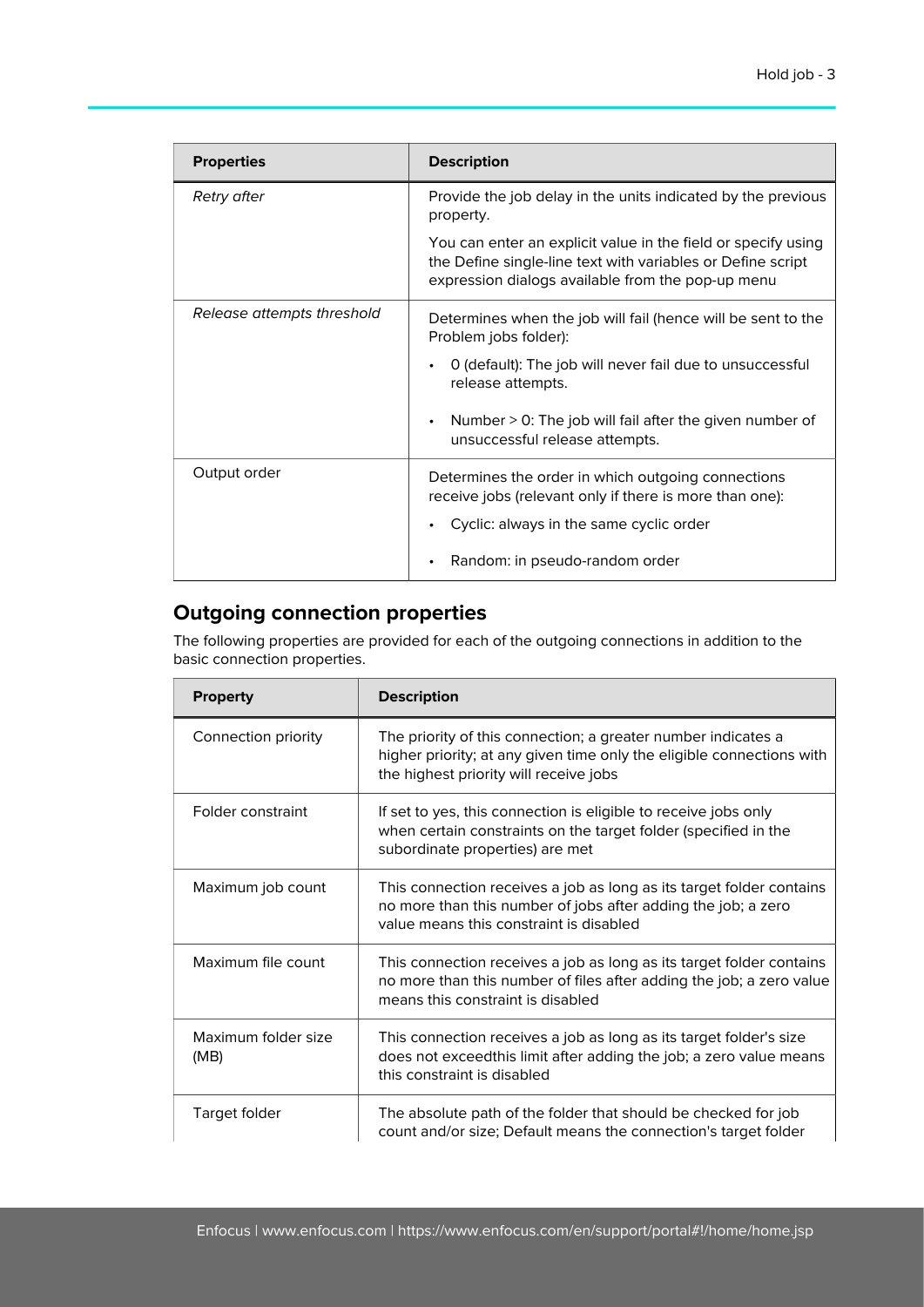| <b>Property</b>     | <b>Description</b>                                                                                                                                                                                                                                                                                                                                            |  |
|---------------------|---------------------------------------------------------------------------------------------------------------------------------------------------------------------------------------------------------------------------------------------------------------------------------------------------------------------------------------------------------------|--|
|                     | Note: Whenever a job arrives in the Hold job tool, Switch<br>checks the Target folder. Jobs that are in between the<br>Hold job tool and the Target folder are not taken into<br>account for the constraint. To make sure that there are no<br>jobs in between the Hold job tool and the Target folder,<br>space the jobs apart for a certain period of time. |  |
| Time-of-day window  | If set to yes, this connection is eligible to receive jobs only<br>during a certain time of the day (specified in the corresponding<br>properties)                                                                                                                                                                                                            |  |
| Allow from (hh:mm)  | The time-of-day window during which to receive jobs; the values<br>are structured as "hh:mm" (hours, minutes) indicating a time of day<br>on a 24 hour clock; an empty value means midnight; two identical<br>values mean the connection is always eligible                                                                                                   |  |
| Allow to (hh:mm)    |                                                                                                                                                                                                                                                                                                                                                               |  |
| Day-of-week window  | If set to yes, this connection is eligible to receive jobs only during<br>certain days of the week (specified in the subordinate properties)                                                                                                                                                                                                                  |  |
| Allow from          | The days of the week (Monday, Tuesday, Wednesday, Thursday,<br>Friday, Saturday, Sunday) during which to receive jobs; two<br>identical values mean the connection is eligible for that 1 single<br>day                                                                                                                                                       |  |
| Allow to            |                                                                                                                                                                                                                                                                                                                                                               |  |
| Day-of-month window | If set to yes, this connection is eligible to receive jobs only during<br>a certain day of the month (specified in the subordinate properties)                                                                                                                                                                                                                |  |
| Day                 | The day in the month during which to receive jobs, as a number<br>in the range [1  31]; the default value of one means the first or the<br>last day of the month (depending on the following property)                                                                                                                                                        |  |
| Relative to         | Determines whether the day of the month is relative to "Start of<br>month" or "End of the month"                                                                                                                                                                                                                                                              |  |
| Space jobs apart    | If set to yes, jobs moving over this connection are spaced apart by<br>a minimum period of time (specified in the subordinate properties);<br>example: after the connection receives a job it becomes eligible<br>to receive another job only after the specified period of time has<br>passed                                                                |  |
| Unit                | Select the unit for the subsequent property: Seconds, Minutes,<br>Hours, Days                                                                                                                                                                                                                                                                                 |  |
| Delay               | The spacing delay in the units indicated by the previous property                                                                                                                                                                                                                                                                                             |  |

## **Scheduling algorithm**

The scheduling algorithm is executed whenever a new job arrives, at regular intervals:

- **1.** Determine J, the set of eligible jobs, to include all incoming jobs that have fully arrived and that have waited for at least the delay specified for the job (if any).
- **2.** If J is empty, there are no jobs to be moved terminate.